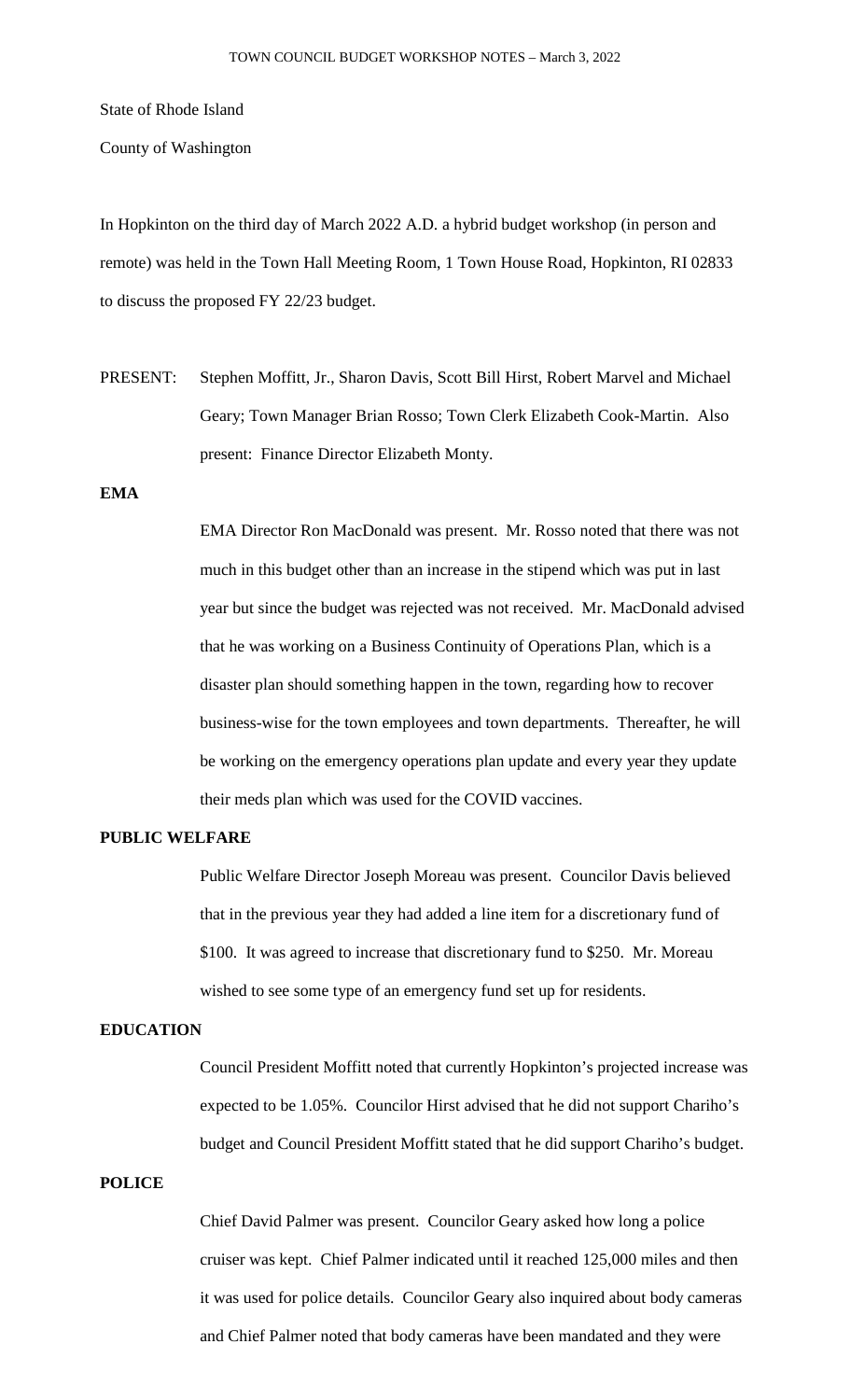holding discussions with different vendors. He hoped that the state funding was going to be sufficient to purchase these cameras. Councilor Davis noted that during the previous year's budget process, Chief Palmer had noted that the line item for training of \$10,000 was to be used for mental health training and because that budget was rejected she wondered if they had held this training. Chief Palmer noted that mental health training was included in their regular training and was state mandated; each officer has attended two different sessions this past year. Councilor Geary stated that Chief Palmer's monthly reports indicated that there had been a dramatic jump in attempted suicides and asked what the police response protocol was. Chief Palmer explained that they called EMS and depending on how severe the matter was, if they could prove that there was an actual comment made by the individual about wanting to kill themselves, they were taken to the hospital. Councilor Marvel asked if the \$10,000 for training would be enough this year and Chief Palmer indicated that the \$10,000 covered all mandated training such as CPR, mental health, breathalyzer, etc. If officers wish additional training they are offered comp time.

#### **DISPATCH**

Chief Palmer was present. Councilor Geary asked the Chief to explain the protocol that a dispatcher follows when there is a call about an attempted suicide. Chief Palmer noted that all of the officers have been trained in this regard and will ask all necessary questions, such as if there are any weapons involved, where they are, who they are with, whether there are drugs involved, etc., noting that there is a whole series of questions and all dispatchers go through 40 hours of training with a seasoned dispatcher, which includes this.

## **ANIMAL CONTROL**

Animal Control Officer Samantha Bowen was present. Councilor Davis noted that last year Ms. Bowen had indicated that it cost \$80 to spay or neuter a cat before allowing it to be adopted and her revenue has increased by \$1,000 and wondered why. Ms. Bowen explained that this past year she had picked up 70 cats which all had to be vetted, spayed and neutered. She noted that the cost for spaying and neutering has increased to \$100 with the program that they use through Salmon River Spay & Neuter. The issue that they are having is that the

2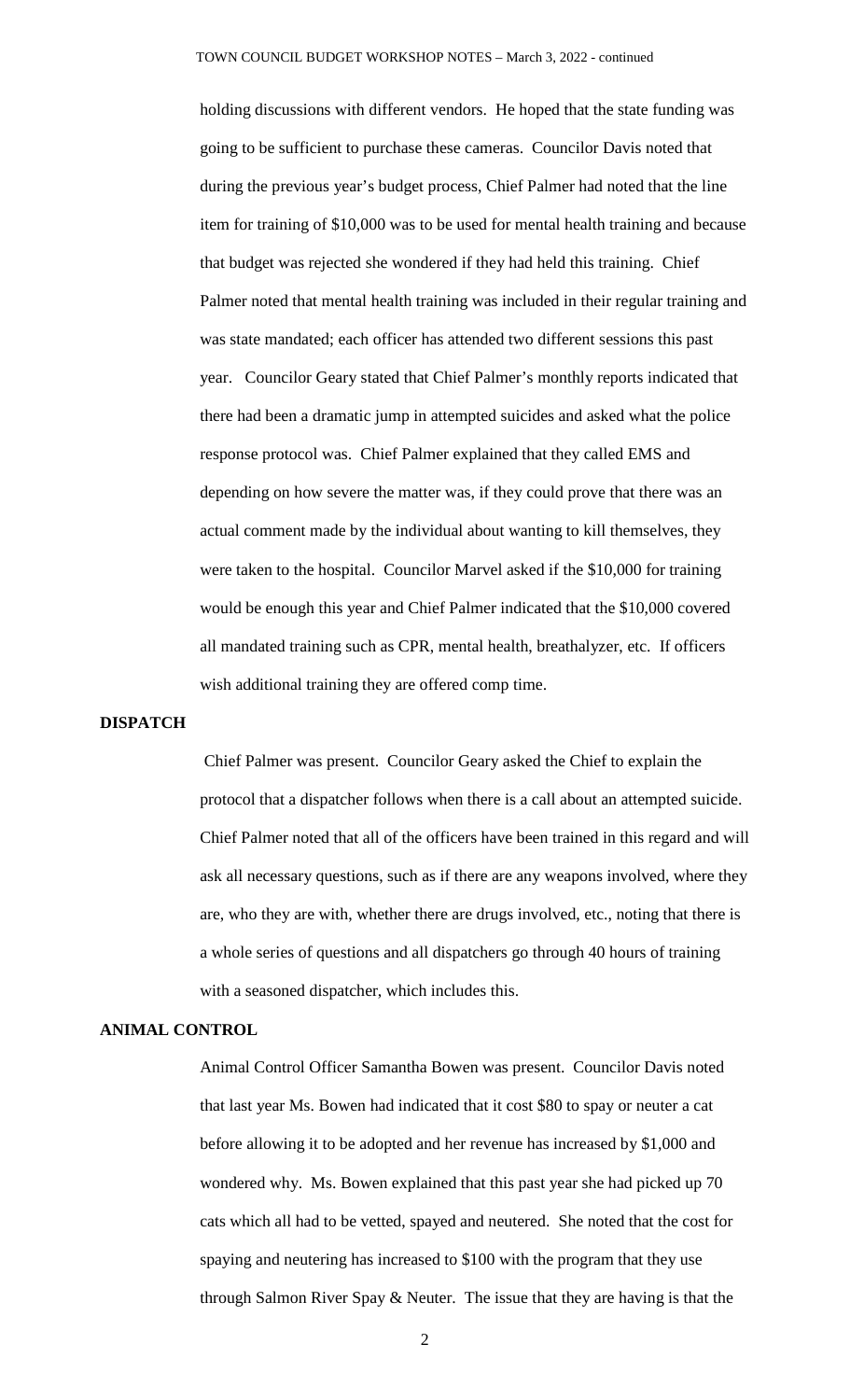veterinary prices have gone up drastically; however, Stand Up for Animals has been assisting them. There is an extremely large amount of feral cats in town and they are attempting to trap, neuter and release these cats in the areas where they found them because they cannot be placed. Councilor Geary questioned Mr. Rosso about needed repairs to Ms. Bowen's truck. Mr. Rosso explained that this was one of Ms. Bowen's goals as well as more storage. He noted that one of the other projects that they were looking at is a new well which will benefit the animal shelter as well as the Public Works Department, as well as a generator.

### **RECREATION**

Recreation Director Mary Sawyer was present. Mr. Rosso noted that revenue was down due to COVID but he expects that will start improving in the coming year. Ms. Sawyer explained that when COVID first came they had to close down and lay people off. They opened up as soon as they could and are working hard to get back to normal. Councilor Geary asked Ms. Sawyer if she thought using signs would draw more attention to upcoming events. She advised that she has had trouble with the light-weight fold out signs used in the past and if the signs are too heavy she is not able to move them. She suggested that she liked the signs that stuck in the ground and felt they were helpful in getting the word out to residents. Councilor Davis asked if she would prefer to have a lighted sign where the letters could be changed and Ms. Sawyer thought that would be great, but probably expensive.

### **BUILDING/ZONING**

Building Official Anthony Santilli was present via zoom. Councilor Davis noted under the revenue section that last year's commercial solar line was estimated at \$327,000 and this year there was nothing in there. Mr. Rosso noted that this was for permitting fees for solar projects and none are anticipated for this year. Council President Moffitt asked if line item 3400 would include permitting fees as well as revenue from the solar projects and Mr. Rosso indicated that he was correct, this was for residential and commercial solar. There was very minimal revenue that they felt could be put in there. It was noted that Mr. Santilli's salary was paid 60% by Hopkinton and 40% by Richmond which was working well.

### **FINANCE**

3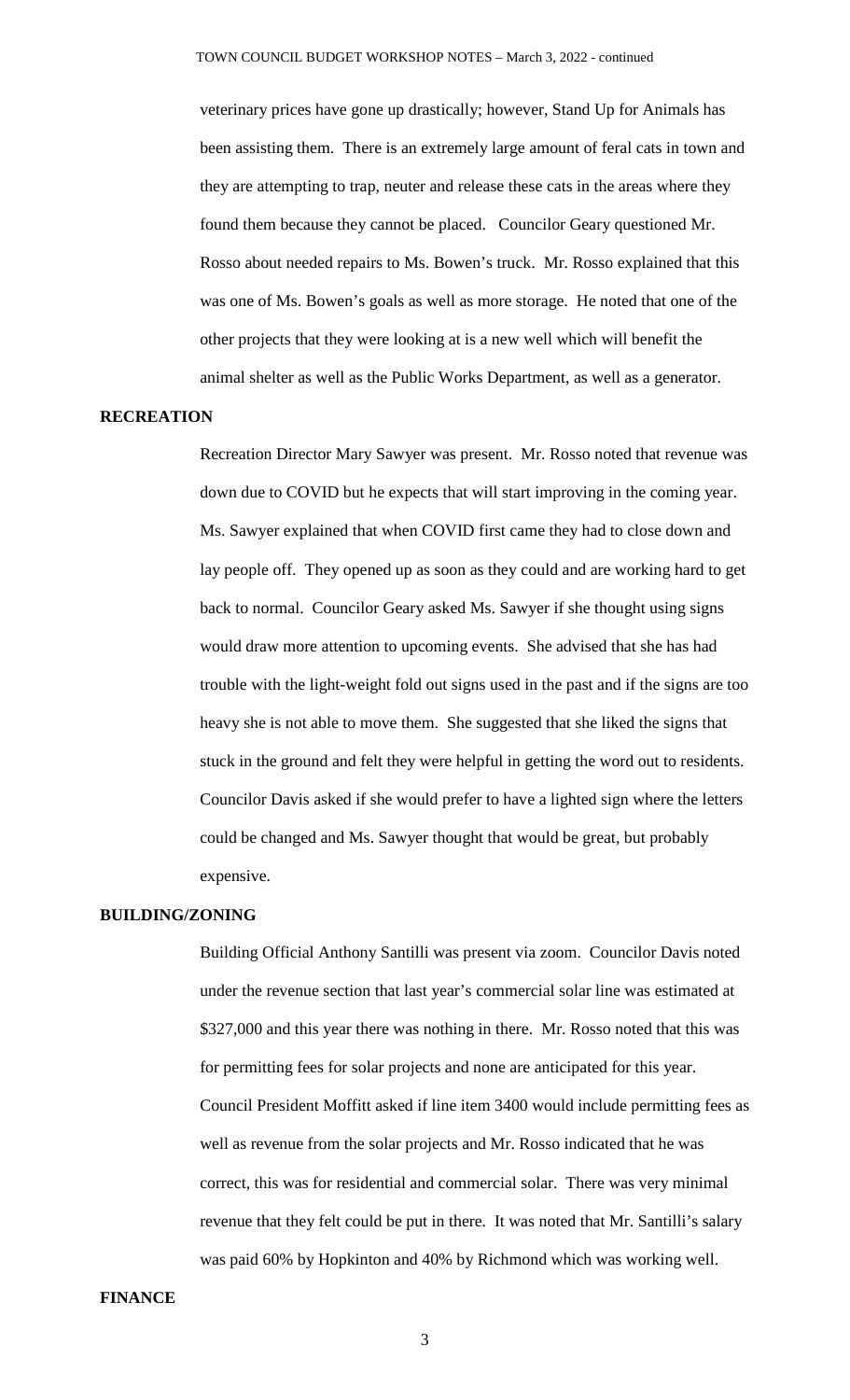Finance Director Elizabeth Monty was present. Mr. Rosso noted that there was a new time and attendance program being used for payroll. There were no questions for this department.

#### **DEBT SERVICE**

Mr. Rosso advised that the Land Trust debt had been added into the last budget which was a big increase. Mr. Rosso believed either the road construction bond or the police station bond would be completed in FY24.

## **TOWN MANAGER**

Councilor Davis questioned the raise increase for the salaries and Mr. Rosso noted that he had factored in a 2% increase for FY22 and FY23, similar to the other departments. Mr. Rosso also stated that he had increased the travel and conference expense because he had a lot to learn.

#### **CIP**

Regarding the CIP, Mr. Rosso explained that he had included the purchase of a new police vehicle which is in the collective bargaining agreement, which was something that came up every year. He noted that it is very hard to get a vehicle right now and the cost has increased dramatically. Councilor Geary asked if the vehicle was paid for by a bond or a car loan and Mr. Rosso noted that in the past they have used town funds; however, because the interest rates were so low right now he was going through a municipal leasing company who solicits borrowers and they will provide us with the lowest rate and we will sign a three year lease.

### **PLANNING**

Senior Planning Clerk Talia Jalette was not present. Mr. Rosso explained this budget noting that the revenue that they receive is for land development projects. Council President Moffitt asked about line 5250 for printing and copying which was budgeted at \$200; however, the year to date column was \$2,429. Mr. Rosso indicated that he would look into this and believed it to be an error or just a onetime fee.

Councilor Davis questioned the solar projects revenue noting that Mr. Rosso had indicated that they were receiving a lot less solar revenue than was previously thought. She wished to get an updated copy of the spreadsheet of all the solar projects with anticipated fees and revenue. Councilor Davis noted that in the

4